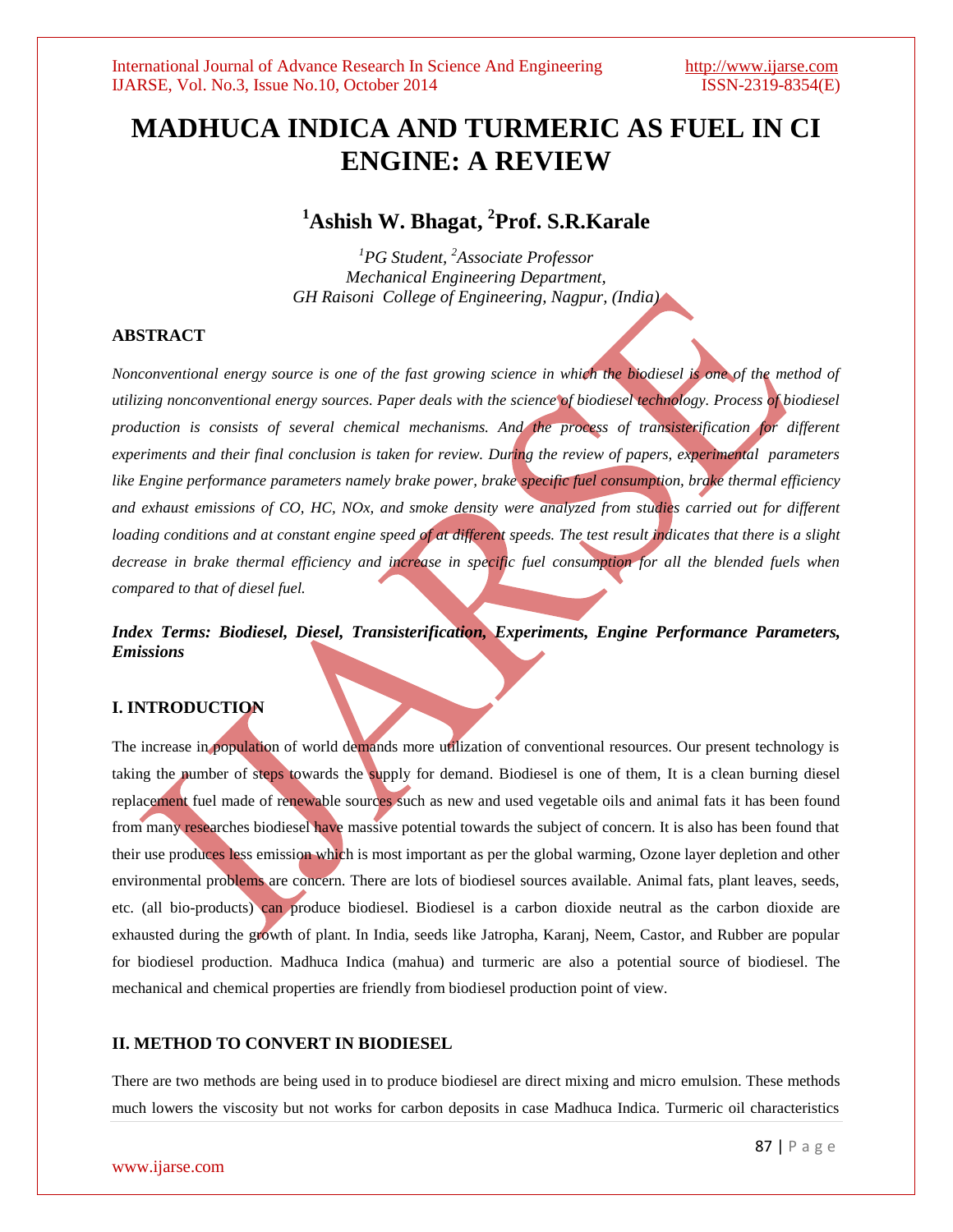help to reduce the carbon deposits [5]. Also these methods not helps to lube pollution, high temperature pyrolysis cracking is very difficult to control by its reactant at high temperature. The parameter which helps to control these operations are reaction temperature, ratio of alcohol to vegetable oil, amount of catalyst, mixing intensity, catalyst, and the raw oil used.

Ester exchange method is advanced method than others two. Transesterification is the process in which triglyceride can be transformed into monoester [13]. The advantage of this method is viscosity is reduced and the cetane number is increased as moleculer chain is cut into one third.

#### **III. CONVERSION OF VEGETABLE OIL TO BIODIESEL (TRANSESTERIFICATION)**

The process of Conversion of Vegetable oil to biodiesel is transesterifcation. It is a process of producing the methyl esters or ethyl esters from triglyceride. For this purpose the catalyst is added to the methanol or ethanol and heated upto certain desired temperature. This solution is then added to the hot vegetable oil slowly as a result the triglyceride is converted into ethyl esters or methyl esters. Formation of ethyl esters or methyl esters is depend upon the use of ethanol or methanol respectively [9]. The Madhuca Indica seeds are considered as one of the potential feedstocks for the biodiesel production in India therefore the annual production of Madhuca Indica flower was expected to increase in the future [1].



#### **Fig.2 Transesterification Mechanism**

Selection of vegetable oils is different according to the climate and soil conditions of country. Soybean oil is used in USA, rapeseed and sunflower oil is used in Europe, palm oil in south East Asia and in Philippines coconut oil are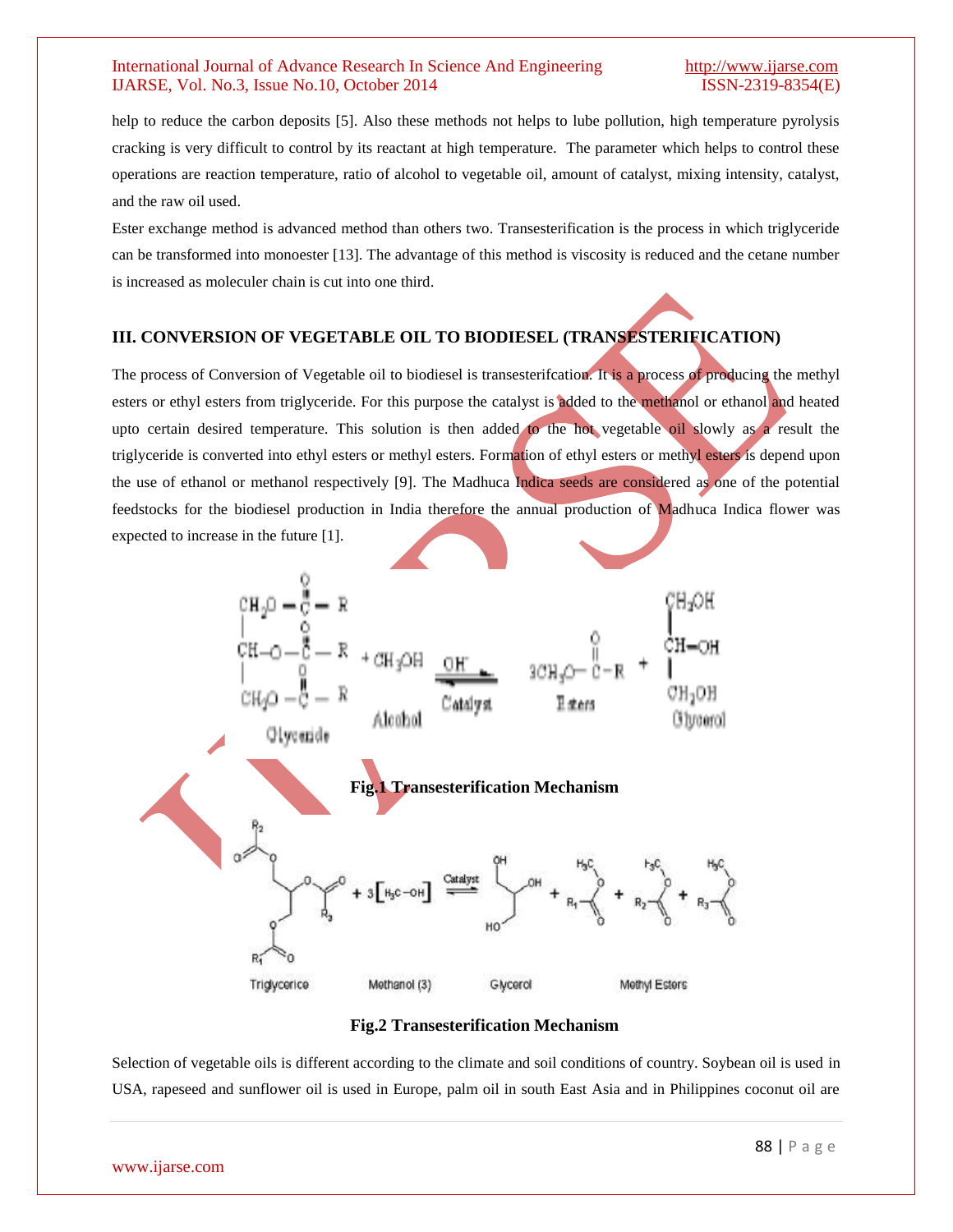most favorable. In India, madhuca indica is found abundantly in Maharashtra, Orissa in south Indian forests, Sri Lanka, and in Australia [1].

#### **IV. PROPERTIES OF MADHUCA INDICA**

From literature available it is found that Madhuca Indica has responsive characteristics as fuel in diesel engine. Further identified properties claim their usefulness in diesel engine.

| Fatty acid | Structure | Formula           | Weight |  |
|------------|-----------|-------------------|--------|--|
| Palmitic   | 16.0      | $C_{16}H_{32}O_2$ | 23.1   |  |
| Stearic    | 18.0      | $C_{18}H_{36}O_2$ | 21.6   |  |
| Arachidic  | 20.0      | $C_{20}H_{40}O_2$ | 1.8    |  |
| Oleic      | 18.1      | $C_{18}H_{34}O_2$ | 38.2   |  |
| Linoleic   | 18.2      | $C_{18}H_{32}O_2$ | 11.3   |  |

#### **Fig 3. Composition of free fatty acid present in Mahua (Madhuca Indica) oil**

The chemical formula of Madhuca Indica bioethanol is  $C_{1.723}H_{4.348}O$ . The molecular weight is 54. Madhuca Indica contains 14.489%. 0.23% nitrogen, 0.717% sulphur, and 38.564% oxygen on volume basis. The molar ratio found is 3.72 [1].

#### **V. PROPERTIES OF TURMERIC LEAF OIL**

Turmeric oil is used in various solvents such as ethanol, chloroform, benzene, toluene and hexane [2]. Terpenes is present in the turmeric oil. It is found from studies that carbon deposition is reduced in SI Engine.

| Parameter                       | <b>Result</b>                            |
|---------------------------------|------------------------------------------|
| Colour                          | Pale yellow                              |
| 0dour                           | Characteristic                           |
| Solubility                      | Soluble in ethanol, chloroform, benzene, |
|                                 | toluene and hexane                       |
| Specific gravity                | 0.8505                                   |
| Viscosity (At Room Temperature) | 0.00876 poise                            |
| Refractive Index                | 151                                      |

#### **Fig 4. physiochemical evaluation of Turmeric leaf oil**

Pollution is reduced in SI engine when used as substitute fuel. Also it resists the corrosion and erosion problem in SI engine. So one could say the turmeric oil can also used as additives in fuel blends. Specific gravity found in those studies gives the figure of 0.8505. viscosity at room temperature is 0.00876 poise. Refractive index is 1.51.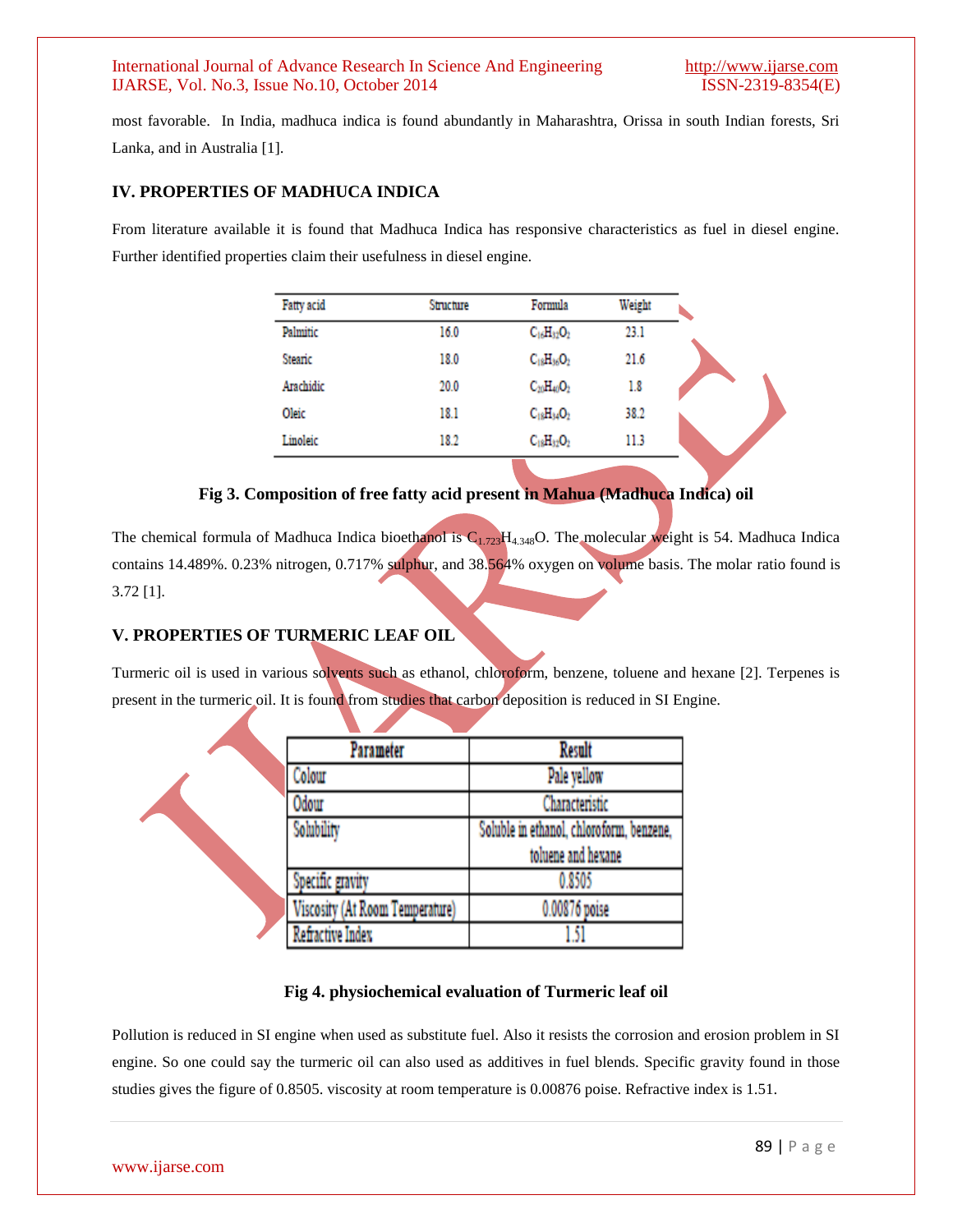#### **VI. MATERIALS AND METHODS**

In all these studies and there literature experimentation was the path of analysis of biodiesel characteristics in engine whether in SI Engine or CI Engine. The parameters of measurement were mostly combustion characteristics, engine performance and exhaust emission. The blends or emulsion were prepared and titled as B10, B20, B30 on respective 10%, 20%, 30% volume basis mixture. The CI Engine or SI Engine were fuelled by those blends order wise one after another as experiment is to be revised. The compression ratio is to be change according to blend characteristics i.e. 14, 16, or 16. Engine is to be started and running on the speed ranging from 1000 to 2000 rpm.



#### **Fig 5. Experimental setup**

After the experimentation, the result is analyzed by plotting the readings on graph. It gives the visual behavior of blends helps to understand their effectiveness. Finally authors concluded their observation.

#### **VII. EXPERIMENTAL INVESTIGATION PARAMETER AND THEIR RESULT 1. ENGINE PERFORMANCE**

#### **1.1 ENGINE TORQUE**

The torque increase as the compression ratio increase this is due to higher pressure inside the combustion chamber and so higher indicated power will results and the torque will be increased [3]. The lower heat of combustion of the biodiesel blend and lower fuel delivery at full load due to the higher mass flow rate required from the fixed nozzle area.

#### **1.2 EFFECT OF COMPRESSION RATIO**

In all The engine torque for all blends increases as the compression ratio increases. but as percentage of biodiesel increases the torque decrease [3].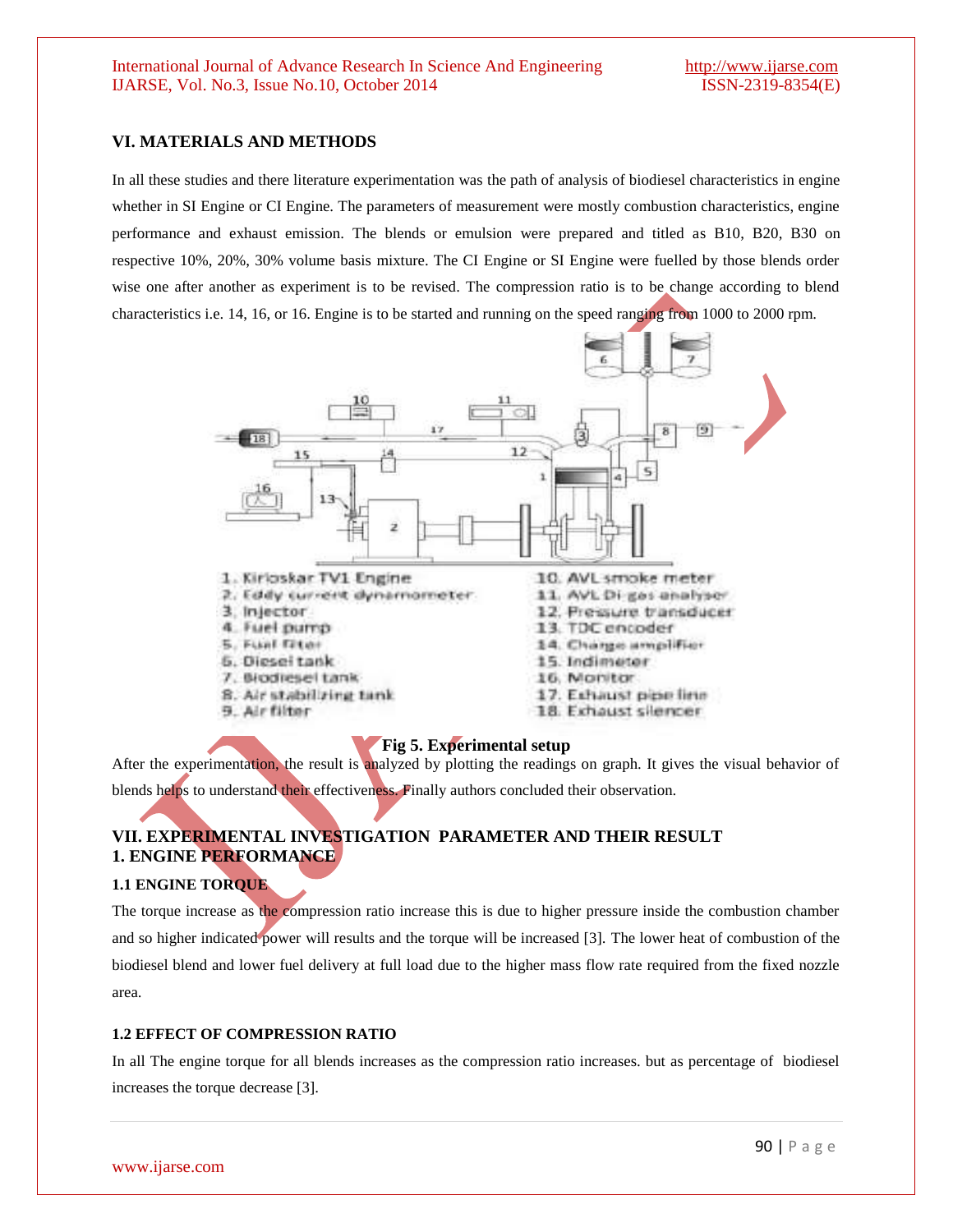#### **2. BRAKE SPECIFIC FUEL CONSUMPTION**

It is defined as the ratio between mass fuel consumption and brake effective power, the loss of heating value of biodiesel must be compensated with higher fuel consumption. The Brake specific fuel of pure diesel and its blends with biodiesel fuel higher percentage of specific fuel consumption when running on biodiesel than diesel fuel at same speed [12]. The results of beef tallow study indicated that specific fuel consumption for neat biodiesel methyl esters of beef tallow were higher than that of diesel fuel[8].

#### **2.1 EFFECT OF BLEND**

As fuel energy content rated lower hence one could conclude that specific consumption values in case of vegetable oil is higher [3].

#### **2.2 EFFECT OF COMPRESSION RATIO**

As the compression ratio increases the Brake specific fuel consumption is higher [3].

#### **3. BRAKE THERMAL EFFICIENCY**

Thermal efficiency is the ratio between the power output and the energy introduced through fuel injection, the latter being the product of the injected fuel mass flow rate and the lower heating value[8]. The brake thermal efficiency obtained for these blends is lower than diesel could be due to a reduction in the calorific value and an in- crease in fuel consumption as compared to biodiesel. The Brake Thermal Efficiency of blended fuel is very close to diesel fuel. Thus the difference in Brake Thermal Efficiency between diesel fuel and blend is very significant at maximum load [8]. Fuel consumption increases due to higher density and lower heating value consequently, brake thermal efficiency decreases. However the Brake Thermal Efficiency of blended fuels is higher than that of neat biodiesel.

#### **3.1 EFFECT OF BLEND**

concentration of biodiesel reduces the thermal efficiency [3]. Brake thermal efficiency of beef tallow decreases with increasing proportion of biodiesel in the test fuels [8].

#### **3.1 EFFECT OF COMPRESSION RATIO**

Ratio when the compression ratio rated for biodiesel from14 to 18, it causes the improvement in performance of engine [3]. This is due to reduction in ignition delay [3].

#### **4. EMISSION**

#### **4.1. CO, CO2,HC**

The emissions of CO decreases as substitute's diesel fuel with biodiesel can be considered as the general trend [1-4]. At high revolutions and high radial turbulence intensity in the combustion chamber, the mixing of the fuel rich portions with ambient air should be improved, but on the other hand, the duration of the combustion process expressed in units of time becomes too limited, which results in increasing CO emission. CO formation decreases with increase in speed. Also, as load increases the CO emission increases.

#### **4.1.1 EFFECT OF BLEND**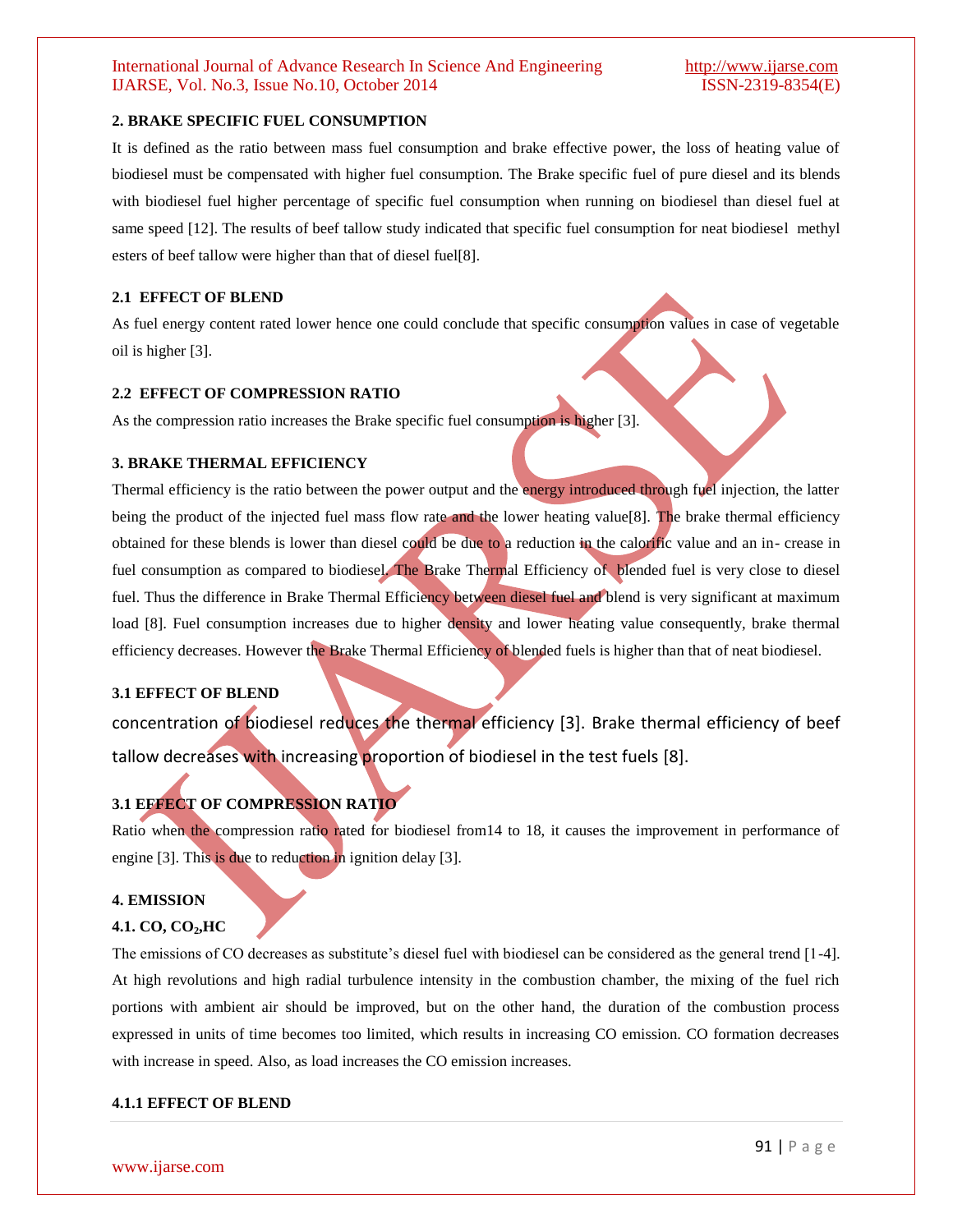It requires the additional air feed into the combustion chamber for better air fuel mixture this helps to reduce co emission. HC emission is reduced for biodiesel as compared to diesel. As the speed of engine increases CO2 also get reduced.

#### **4.1.2 EFFECT OF COMPRESSION RATIO**

As the temperature of air inside the cylinder is higher this causes reduction in delay period and thus the reduction in co emission comes into result [3].

#### **4.2 NOX EMISSION**

#### **4.2.1 EFFECT OF BLEND**

The Adiabatic flame temperature is higher for biodiesel than petroleum diesel. Therefore the NOx amount is less for biodiesel [3].

#### **4.2.2 EFFECT OF COMPRESSION RATIO**

The increment in compression ratio results into rising of NO<sub>x</sub> formation.

#### **5. COMBUSTION CHARACTERISTICS**

#### **5.1 CYLINDER PRESSURE**

In a CI engine, cylinder pressure depends on the burned fuel fraction during the initial stage of combustion. Cylinder pressure characterizes the eligibility of the fuel to mix well with air and burn. High peak pressure and maximum rate of pressure rise correspond to large amount of fuel burned in stage before the combustion. Also Peak pressure is recorded at different RPM [12].

#### **5.1.1 EFFECT OF BLEND**

Higher peak pressure and maximum rate of pressure rise forced maximum amount fuel to burn at premixed combustion stage. This raising in pressure is because of the ignition delay is shorter as compared to the petroleum diesel.

#### **5.1.2 EFFECT OF COMPRESSION RATIO**

As compression ratio is increased the cylinder pressure also increases. Increasing the compression ratio had more benefits with biodiesel than with pure diesel.

### **6. DELAY PERIOD 6.1 EFFECT OF BLEND**

As the fuel viscosity increases, atomization of fuel is less so the mixing is quiet slower in case of diesel but in case of biodiesel the scenario is different. In biodiesel as the atomization is proper due to its lesser viscosity than diesel it takes less time to ignite and the ignition delay is reduced.

#### **6.2 EFFECT OF COMPRESSION RATIO**

As the compression ratio increase, the delay period will decrease for all blends at all speeds.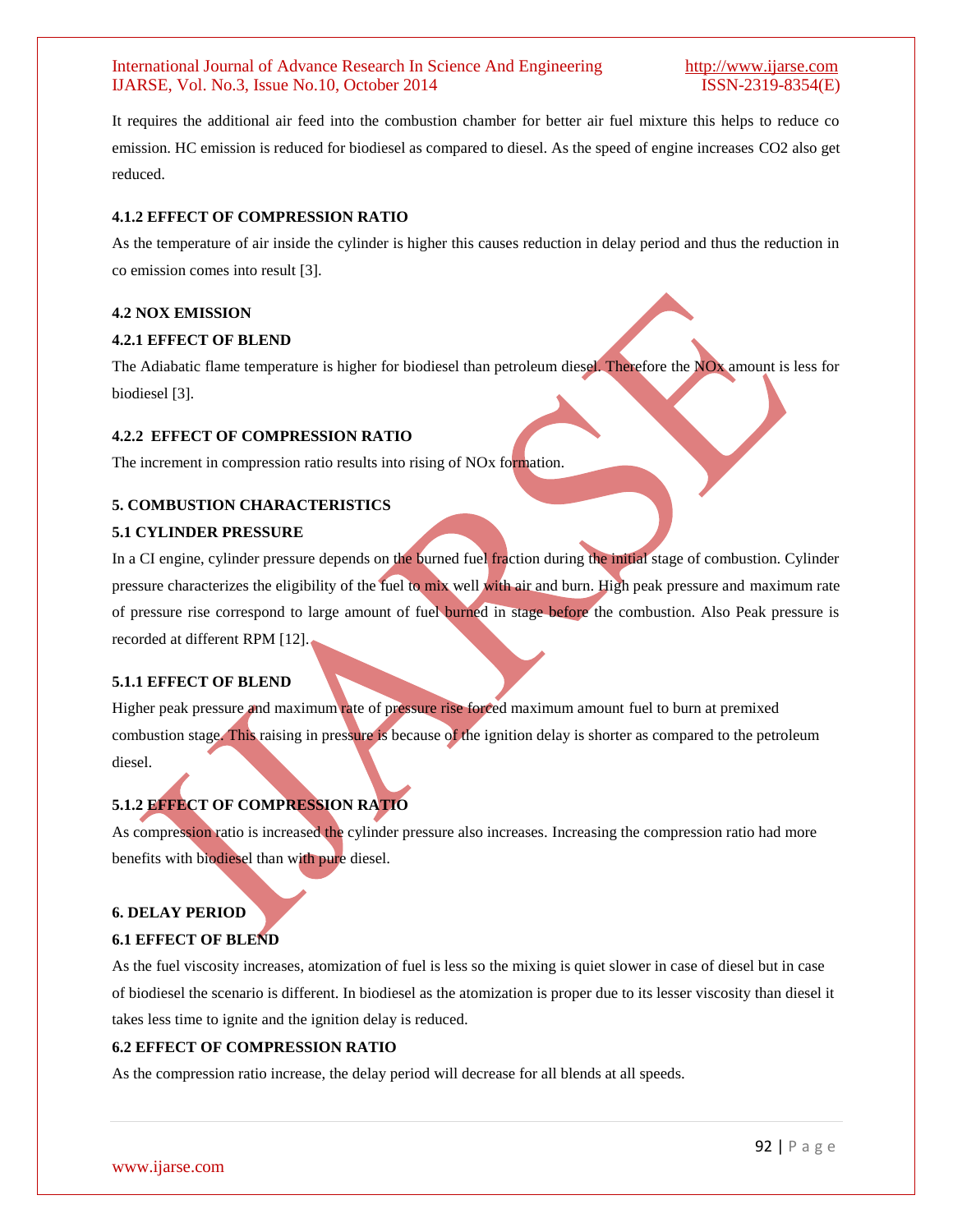#### International Journal of Advance Research In Science And Engineering [http://www.ijarse.com](http://www.ijarse.com/) IJARSE, Vol. No.3, Issue No.10, October 2014 ISSN-2319-8354(E)

#### **7. EXAHAUST GAS TEMPERATURE**

The biodiesel blend used in engine showed the nearest exhaust temperature to the petroleum diesel operation and the petroleum diesel fuel operation recorded lower exhaust temperatures than biodiesel blends at low speeds [12]. At higher speeds the exhaust temperature of all blends decrease than diesel fuel. The Exhaust gas temperature increases with increase in load for all tested fuels. Higher viscosity results in poorer atomization, poorer evaporation and extended combustion. The Exhaust gas temperature of biodiesel beef tallow is higher than diesel fuel [8].

#### **VIII CONCLUSION**

The biodiesel blend used in engine showed the nearest exhaust temperature to the petroleum diesel operation and the petroleum diesel fuel operation recorded lower exhaust temperatures than biodiesel blends at low speeds [12]. At higher speeds the exhaust temperature of all blends decrease than diesel fuel. The Exhaust gas temperature increases with increase in load for all tested fuels. Higher viscosity results in poorer atomization, poorer evaporation and extended combustion. The Exhaust gas temperature of biodiesel beef tallow is higher than diesel fuel [8].

#### **REFERENCE**

- **1.** Dulari Hansdah, S. Murugan, L.M. Das, Experimental studies on a DI diesel engine fueled with bioethanoldiesel emulsions, Alexandria Engineering Journal (2013) 52, 267–276.
- **2.** Nilesh Janardhan Mundle\*, Shamrao Mengre1Preliminary Phytochemical Evaluation of the Oil Extracted from Leaves of Curcuma longa L. and its Application as Biofuel, Int.J.Pharm.Phytopharmacol.Res. 2011, 1(2): 73- 77.
- **3.** M. EL\_Kassaby, M.A. Nemit\_allah, Studying the effect of compression ratio on an engine fueled with waste oil produced biodiesel/diesel fuel, Alexandria Engineering Journal (2013) 52, 1–11.
- **4.** Noor Hindryawati, Gaanty Pragas Maniam, Md. Rezaul Karim, Kwok Feng Chong, Transesterification of used cooking oil over alkali metal (Li, Na, K) supported rice husk silica as potential solid base catalyst Engineering Science and Technology, an International Journal 17 (2014) 95-103.
- **5.** Guang-Fen Du, Hao Guo, Ying Wang, Wen-Juan Li, Wei-Jie Shi, Bin Dai, N-heterocyclic carbene catalyzed synthesis of dimethyl carbonate via transesterification of ethylene carbonatewith methanol, Journal of Saudi Chemical Society, (2014) xxx, xxx–xxx.
- **6.** Eman N. Alia, Cadence, Isis Tay, Characterization of Biodiesel Produced from Palm Oil via Base Catalyzed Transesterification, Procedia Engineering 53 ( 2013 )  $7 - 12$ .
- **7.** Gerry C. Carrington, Ehiaze A. Ehimen, Zhifa Sun, Use of ultrasound and co-solvents to improve the in-situ transesterification of microalgae biomass, Procedia Environmental Sciences 15 ( 2012 ) 47 – 55.
- **8.** D.John Panneer Selvam, K.Vadivel, Performance and emission analysis of DI diesel engine fuelled with methyl esters of beef tallow and diesel blends, Procedia Engineering 38 ( 2012 ) 342 – 358.
- **9.** H.H. Masjuki, M.A Kalam, M. Mofijur, M.Shahabuddin, Biofuel: policy, standardization and recommendation forsustainable future energy supply, Energy Procedia 42 ( 2013 ) 577 – 586.